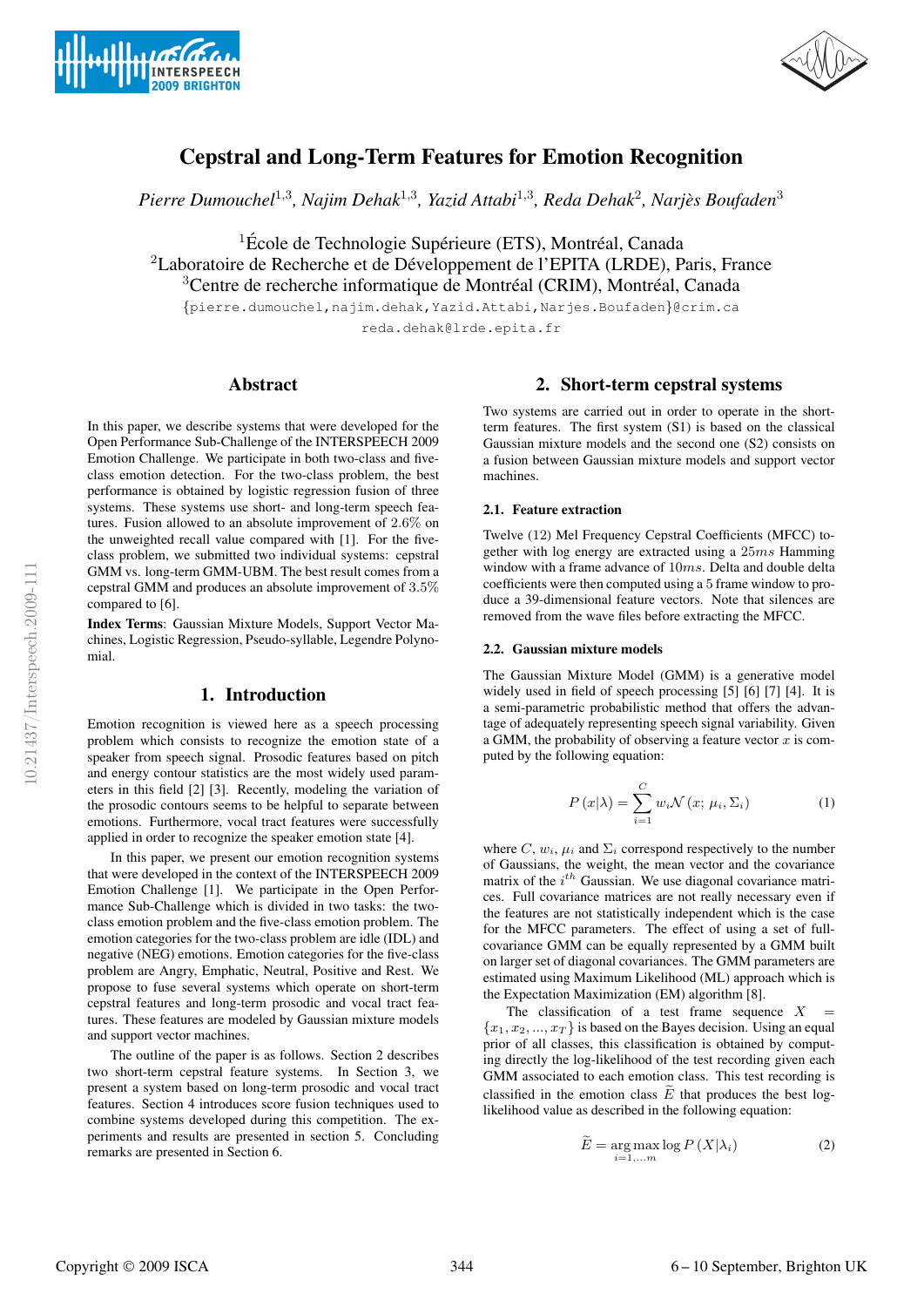where m is the emotion class and  $\log P(X|\lambda_i)$  is the loglikelihood of the test sequence X given a GMM  $\lambda_i$ .

### 2.3. Support vector machines and Gaussian mixture models

The Support Vector Machine (SVM) is a binary classifier used to find a separator between two classes. The main idea of this classifier is to project the input vectors in high dimensional space called feature space in order to find linear separation. This projection is carried out using a mapping function. In practice, SVMs use kernel functions to perform the scalar product computation in the feature space. These functions allow us to compute directly the scalar product in the feature space without defining the mapping function. An SVM discriminant function is given by

$$
f(x) = \sum_{i=1}^{M} \alpha_i y_i k(x, x_i) + b \tag{3}
$$

where  $k(x, x_i)$  is the kernel function; the  $x_i$ 's are the support vectors and the  $y_i$ 's are the corresponding class label  $\pm 1$ ; M is the number of support vectors. The  $\alpha_i$ 's and b are obtained during training process.

We have experimented a system based on the combination of SVMs with GMMs based on the Universal Background Model (UBM) and Maximum A Posteriori (MAP) adaptation [7]. This system is designed for the two-class emotion problem of the Open Performance Sub-Challenge [1]. The UBM is a large GMM trained by pooling all the MFCC frames of all classes together in order to train only one GMM. This model plays the role of the prior in the MAP adaptation.

The approach that we propose for combining SVM and the GMM uses the GMM supervector as input for the SVM. The GMM supervector is a high dimensional vector comprised by the concatenation of all Gaussian means. The GMMs are obtained by adapting only the UBM component means to each recording file [6]; we keep the weights and covariance matrices unchanged. At the end, we have many GMMs for each emotion class. The SVM is than applied in the GMM space in order to separate between this two emotion classes. This SVM is based on the linear Kullback-Leibler kernel defined in [9]. This kernel was introduced by Campbell *et al.* [9]. It is derived from the Kullback-Leibler distance between two GMMs [6] [9]. This distance corresponds to the Euclidean distance between scaled GMM supervectors  $e^a$  and  $e^b$ .

$$
D_e^2 \left( e^a, e^b \right) = \sum_{i=1}^C w_i \left( \mu_i^a - \mu_i^b \right)^t \Sigma_i^{-1} \left( \mu_i^a - \mu_i^b \right) \tag{4}
$$

where  $w_i$  and  $\Sigma_i$  are the  $i^{th}$  UBM mixture weights and diagonal covariance matrix,  $\mu_i^a$  corresponds to the mean of Gaussian *i* of the GMM recording a. The derived linear kernel is defined as the corresponding inner product of the preceding distance

$$
k_{lin}\left(e^a, e^b\right) = \sum_{i=1}^C \left(\sqrt{w_i} \Sigma_i^{-1/2} \mu_i^a\right)^t \left(\sqrt{w_i} \Sigma_i^{-1/2} \mu_i^b\right)
$$
 (5)

# 3. Long-term prosodic and vocal tract system

### 3.1. Feature extraction

We extracted the pitch, logarithm of energy and the first two formant values computed at 10ms intervals with Praat package



Figure 1: Example of voiced region contour segmentation on pseudo-syllable units.

[10]. Pitch is extracted with the autocorrelation method proposed in [10] and is undefined in unvoiced regions. We used only the voiced part of the speech signal in our modeling. Log energy is normalized on an utterance basis by subtracting the maximum value for the whole utterance.

We will describe now how the pitch and energy contours (containing more than one syllable) are segmented into pseudosyllables based on unsupervised segmentation according to the energy contour only.

#### *3.1.1. Segmentation:*

In order to model prosodic contours based on the pseudosyllable as a unit, we segment the long prosodic contours into syllable-like regions in the same way as in [5] [6]. This method is based on detecting valley points of the energy of voiced speech contour. In general, these valley points serve as segment boundaries; however we impose a minimum duration constraint of 60ms. This enables us to calculate six term Legendre polynomial expansions.

We will show in the next paragraph how the pitch and energy contours (based on pseudo-syllable units) are approximated by Legendre polynomials.

### *3.1.2. Approximation and time normalization:*

For each generated segment, we carry out an approximation of the pitch and energy contour by taking the  $M$  leading terms in a Legendre polynomial expansion. That is, each contour  $f(t)$ is approximated as:

$$
f(t) = \sum_{i=0}^{M} a_i P_i(t)
$$
 (6)

where t represents time,  $P_i(t)$  is the  $i^{th}$  Legendre polynomial, and  $M = 5$  in our implementation. Each coefficient models a particular aspect of the contour. For example  $a_0$  is interpreted as mean of the segment,  $a_1$  is the slope,  $a_2$  gives information about the curvature of the segment, and  $a_3$ ,  $a_4$ ,  $a_5$  model the fine details. However, it is important to carry out time normalization of these coefficients in order to be comparable across segments. All segments are scaled and mapped onto the same  $[-1, +1]$ interval. This technique of prosodic contour approximation has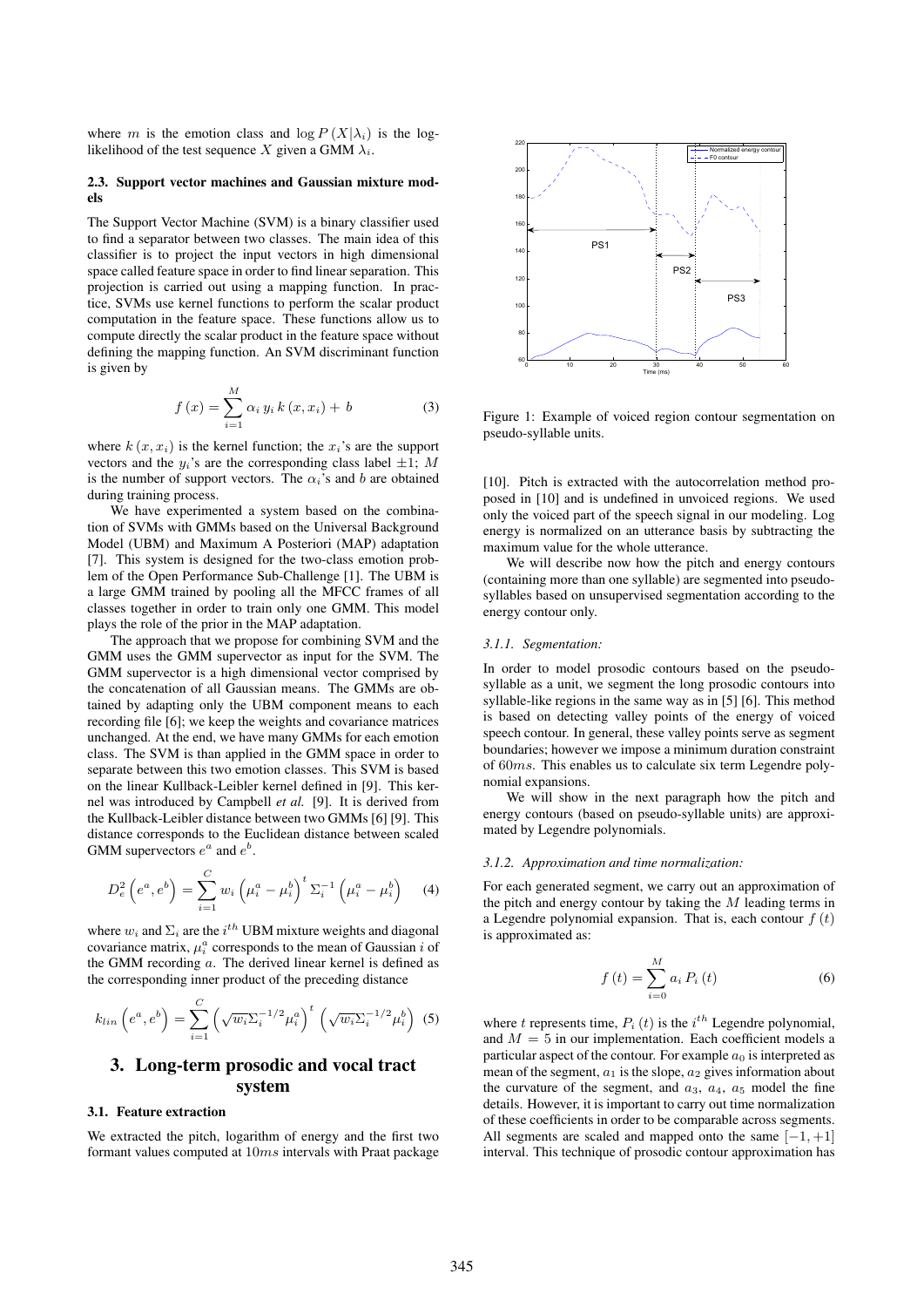been successfully applied in speaker verification [5], language recognition [6] and recently in emotion recognition [4].

### 3.2. Long-term feature modeling

In the context of this challenge, we carried out two separate long-term systems based on the GMM approach. The first system (S3) is used in the case of two-class emotion problem [1]. In this modeling, we trained a GMM for each emotion class using an Expectation Maximization algorithm. For the fiveclass emotion problem [1], the system (S5) starts by training an UBM using all emotion data. Then we adapt the UBM component means in each emotion data separately using MAP adaptation. The reason for using MAP adaptation rather than maximum likelihood (ML) training in this situation is that when we used the pseudo-syllable as unit, we had few vectors in order to train the GMM. The MAP adaptation is more appropriate in this training condition compared to ML.

### 4. Fusion

We carried out a linear score fusion based on the logistic regression in the case of the two-class emotion problem. The linear score fusion technique consists in combining scores of several subsystems into a single definitive score. In order to carry out this combination, we evaluated the output of each sub-system based on the following score:

$$
s = \log \frac{P(\lambda_{IDL}|X)}{P(\lambda_{NEG}|X)} \tag{7}
$$

$$
= \log \frac{P(X|\lambda_{IDL})}{P(X|\lambda_{NEG})} + \log \frac{P_{IDL}}{P_{NEG}} \tag{8}
$$

where  $\lambda_{IDL}$  and  $\lambda_{NEG}$  are respectively the model of  $IDL$  and NEG emotions. We used an equal a priori probability for each class which simplifies this score to:

$$
s = \log \frac{P(X|\lambda_{IDL})}{P(X|\lambda_{NEG})}
$$
\n(9)

This score is compared to the threshold which is equal to zero in order to take the final decision. If the score is greater or equal to zero we classify the test recording as IDL otherwise we classify it as NEG. The linear score fusion is evaluated as follows:

$$
s_f(w) = w_0 + \sum_{l=1}^{S} w_l s_l \tag{10}
$$

where  $s_f$  is the final fused score,  $s_l$  is the score for the  $l^{th}$ subsystem,  $S$  is the number of fused subsystems and  $w =$  $(w_0, w_1, ..., w_S)$  is a vector comprised of the score fusion weights. We used the logistic regression in order to estimate the score fusion weights [11]. This approach is based on a supervised training which requires a set of labeled scores for each sub-system in the same corpus. The score labels correspond to idle and negative emotion files. Greater details about the objective function that needs to be optimized are given in [11] [12].

### 5. Experiment

### 5.1. Database

Our experiments are carried out in the FAU AIBO Emotion corpus. This database is divided into training and test sets. Both sets contain respectively 9959 and 8257 children voice recordings.

#### 5.2. Experimental set-up

In order to carry out a feature selection of the long-term prosodic and vocal tract features and to find the best GMM configuration of the all systems, we carried out nine crossvalidations in the training data set of the FAU AIBO Emotion corpus. For each training partition, we have isolated the data of three different children identities. The reason for this crossvalidation process is to assure speaker-independency of our systems since the test speaker never occurs in the training partition data.

#### 5.3. Results

The results are presented regarding the Open Performance Sub-Challenge tasks of the 2009 Emotion Challenge. Two metrics are proposed to evaluate the performance of systems: weighted and unweighted average recalls. As in [1], more importance is given to unweighted average recall values.

### *5.3.1. Two-class emotion problem*

In the context of two-class emotion problem, the best performance of the long-term feature system (S3) is obtained using the first three Legendre polynomial coefficients for the pitch and energy and means of the first two formants. These features are then modeled using a GMM comprised with 256 Gaussians. For the cepstral GMM, the optimal GMM configuration uses a mix of 512 Gaussians for each emotion class. We used the same number of Gaussians in the case of the combination of the SVM and the Cepstral GMM.

We carried out four score fusion experiments. In the first fusion experiment (I), we used the logistic regression in order to combine scores of Cepstral GMM and long-term feature GMM. The fusion weights are estimated based on the crossvalidation carried out in the training part of the corpus as explain above. The second fusion experiment (II) is based on the fusion weights obtained in experiment I and consists of increasing manually fusion weight associated with Cepstral GMM in order to increase its importance. Note that all these weights are estimated in the training set of FAU AIBO corpus before any test submission. In other words, no system parameters are trained with the test set of FAU AIBO corpus. The third fusion experiment (III) is based on logistic regression of the three systems described above (S1, S2 and, S3). Similar to experiment (II), we increase the weight associated with cepstral GMM system for experiment (IV). The results of all these individual and fused systems with the test data set are given in the Table 1.

Three remarks come from the analysis of results in Table 1. First, cepstral GMM achieves the best overall unweighted average recall. Secondly, the long-term GMM produces the best weighted average recall among our individual system but is outperformed by the 1-state GMM state-of-the-art one [1]. Finally, the best unweighted average recall is obtained by the fusion of our three systems based on the logistic regression training. This fusion achieved an absolute improvement of 2.60% compared with [1].

#### *5.3.2. Five-class emotion problem*

For the five-class emotion problem, we submitted two individual systems: cepstral GMM (S4) vs. long-term GMM-UBM (S5). For the cepstral GMM, we used the same feature as system S1 as well as the same number of Gaussian components (512). The long-term feature GMM system S5 uses the same feature as the previous one (S3). Althought it differs in the number